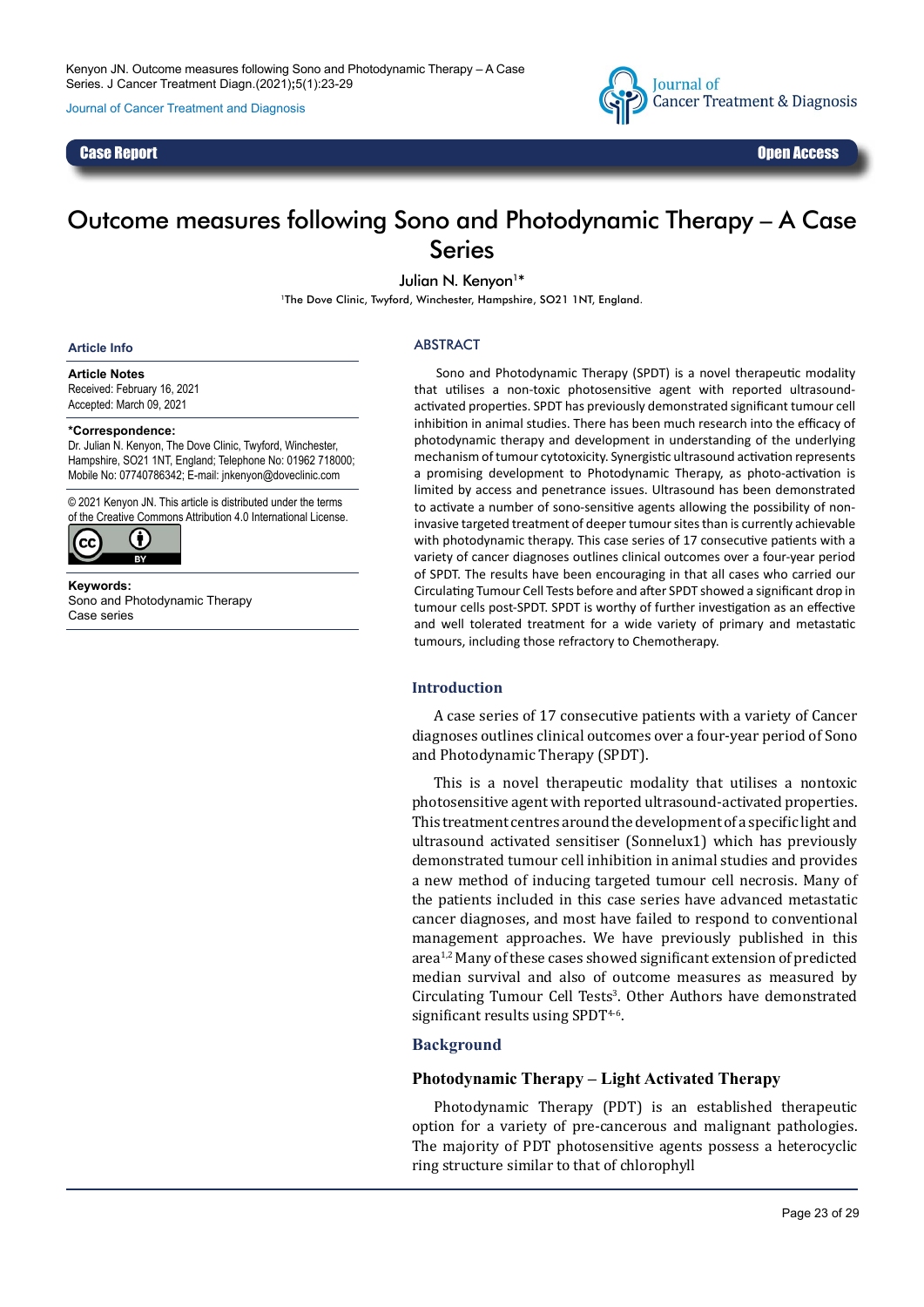or the haem group in haemoglobin that can be administered via topical or systemic routes. The photosensitiser becomes activated by light energy applied from an LED or coherent laser emission source. Following absorption of light at a specific wavelength by the photosensitiser, a transfer and translation occurs of light energy into a chemical reaction. In the presence of molecular oxygen this produces singlet oxygen (1 O2) or superoxide (O2 -), and induces cell damage through direct and indirect cytotoxicity<sup>7</sup>. A variety of photosensitisers demonstrates elective absorption into malignant cells, increasing the potential to target cytotoxicity $7,8$  and limit unwanted side-effects.

Photo-activation is however limited to surface pathology, or tumour mass capable of being targeted via endoscopic access. This is due to absorption of light into surrounding tissue, which creates limitation on penetrance and the depth of photosensitiser activation. The use of new photosensitisers sensitive to longer wavelengths of light increases depth of penetration', but effective non-invasive treatment of deep tumour sites remains problematic.

# **Sonodynamic Therapy – Ultrasound Activated Therapy**

Ultrasound is a mechanical wave with periodic vibrations of particles in a continuous, elastic medium at frequencies equal to or greater than 20 kHz . It is not only perceived as safe, but has excellent tissue penetrating ability without major attenuation of its energy<sup>8,9</sup>. Therefore, the potential medical application of ultrasound has been evaluated extensively and has led to the routine use of ultrasound for diagnostic imaging of soft tissue<sup>9</sup>.

Ultrasound Activated therapy (sonodynamic therapy), the ultrasound dependent enhancement of cytotoxic activities of certain compounds (sonosensitisers), is an attractive modality for cancer treatment with potential to focus the ultrasound energy on tumour sites buried deep in tissues and to locally activate a preloaded sonosensitiser. The effect can be localised by focusing the ultrasound on a defined region and choosing compounds with tumour affinity<sup>10,11,12,13</sup>, causing enhanced cytotoxicity at pathological sites with minimal damage to peripheral healthy tissue. Potentiated cytotoxicity by ultrasound was first demonstrated when mouse leukaemia L 1210 cells were exposed to continuous wave ultrasound (2 M Hz, 10 W/ cm2) while suspended in nitrogen mustard solution in vitro. Mice subsequently inoculated with these cells had longer survival times than control animals that received cells exposed to the drug but not ultrasound $14$ .

Following this, the application of low-level ultrasound to a biological target was found to potentiate chemotherapeutic cell killing with adriamycin and diaziquone<sup>15</sup>. In vivo, this combined drug and ultrasound treatment resulted in statistically significant reductions in tumour volume of uterine cervical squamous cell carcinoma implanted in the cheek pouch of the Syrian hamster compared to the chemotherapeutic alone. The ultrasound applied without the chemotherapy agent was non-cytotoxic and produced negligible temperature elevation. The photodynamic sensitisers have also been studied for ultrasound-activated properties. They have the benefit of being non-toxic unless activated and have been demonstrated to have tumour localizing properties. Hematoporphyrin, a commonly used photo-sensitiser enhanced the killing of mouse sarcoma and rat ascites 130 tumour cells exposed in vitro to ultrasound (1.92 MHz) at intensities of 1.27 and 3.18 w/cm2, from 30% and 50% to 99% to 95% respectively [16]. Possible cytotoxic mechanisms include generation of sonosensitiser-derived radicals which initiate chain peroxidation of membrane lipids via peroxyl and/or alkoxyl radicals, the physical de stabilization of the cell membrane by the sonosensitizer thereby rendering the cell more susceptible to shear forces and cavitation effects or ultrasound enhanced drug transport across the cell membrane (sonoporation)<sup>13,17,18</sup>.

### **Sonnelux-1 – A Dual Activation Agent**

Light and Ultrasound Activation Sonnelux-1 is a metallochlorin complex, containing a highly purified mixture of several chlorophyllins, each with a different side chain and an average molecular weight of 942. Sonnelux-1 has photo-activation properties and has also been demonstrated to be extremely sensitive to ultrasound<sup>16</sup>. Safety studies, including LC50 studies of S onnelux-1 as determined in zebrafish, reveal that Sonnelux-1 is essentially non-toxic. No zebrafish death is noted at the maximum soluble concentration of the sonosensitiser (data pending publication). 7 Sonnelux-1 is registered as non-hazardous according to OSHA standards and EU directives.



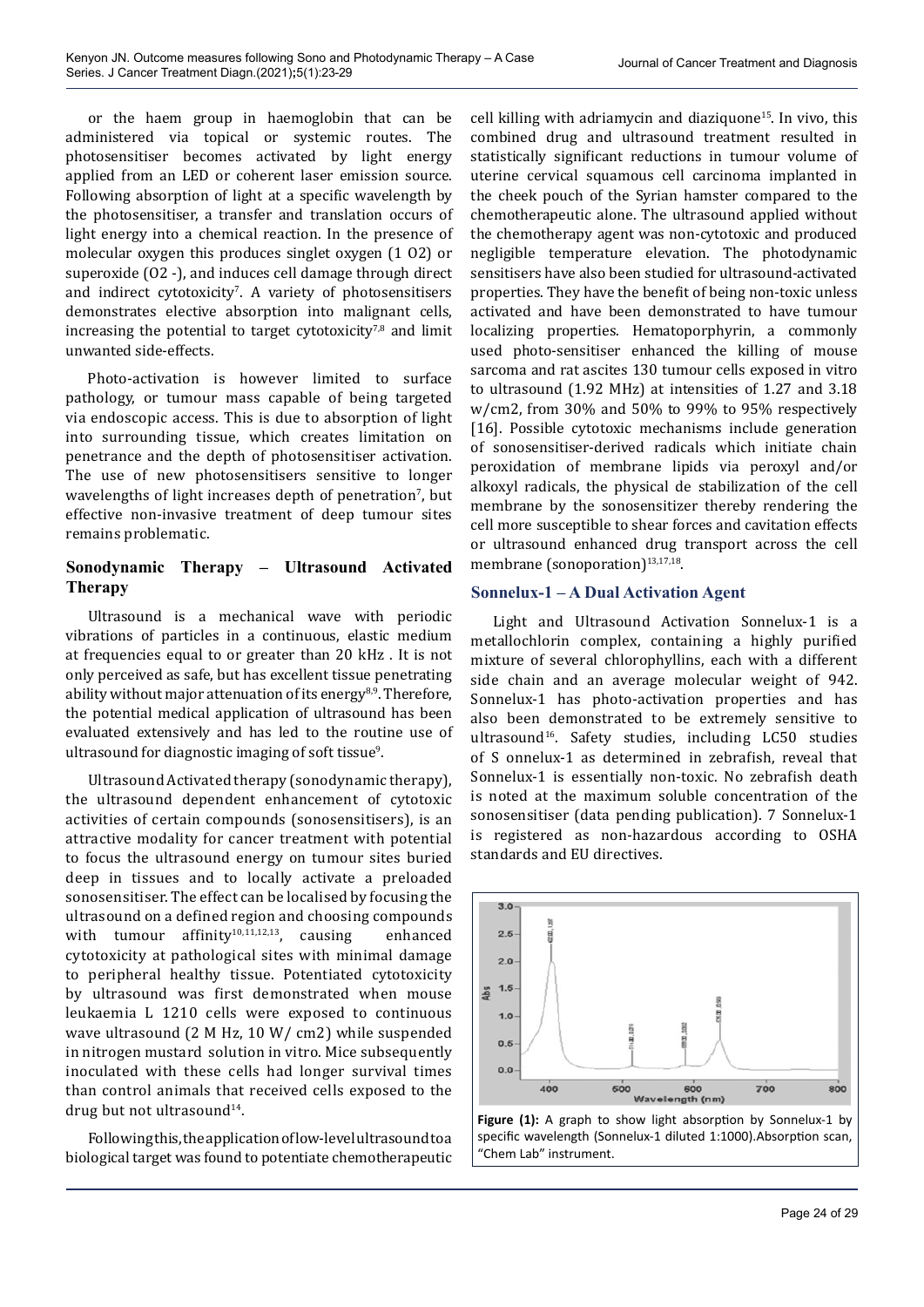# **Sonnelux-1 Animal Studies Demonstrating Dose Dependent Ultrasound Activated Tumour Cytotoxicity**

Sonnelux-1 has demonstrated significant tumour cell cytotoxicity following ultrasound-activation using a mouse S-180 Sarcoma model<sup>20</sup>. Following treatment, tumour volume was monitored. Significant tumour growth inhibition was seen in the group that was administered both ultrasound and Sonnelux-1 with significant (p<0.01) reduction in mean tumour we might (see Fig. 2). No significant difference occurred with ultrasound or Sonnelux administration alone.

Significantly, cytotoxicity increased in a dose-dependent manner from 0.3W/cm2 to 1.2W/cm2 (see Fig. 3 and Fig. 4). Histology showed coagulated necrosis or metamorphic tissue which started within 2 hours of ultrasound activation<sup>20</sup>. Tumour cytotoxicity was also reported when a



**Figure (2):** Photographs of mouse S-180 tumours peeled off 15 days after treatment from each group of mice, showing significant reduction in tumour volume after combined sonnelux-1 and ultrasound administration i n a light tight room. Top line  $(S)$  -Sonnelux-1 treatment without ultrasound or light exposure. Second line (U) - ultrasound 1. 2W/cm2 without Sonnelux-1 administration. Third line (C) – Control sample without ultrasound or Sonnelux-1 administration. Fourth line (SU ) - Sonnelux 1 treatment plus ultrasound 1.2W/cm2 in a light tight room.



**Figure (3):** Photograph of mouse S-180 tumours peeled off 15 days after treatment from each group of mice showing the effect of increasing the intensity of ultrasound exposure. Top line – Control sample without ultrasound or Sonnelux 1 administration. Second line ( SU3) - highest ultrasound power used a t 1. 2W/cm2, Third (SU2) and Fourth (SU1) lines are decreasing intensity of ultrasound (0.6W/cm2, 0.3W/cm2).



**Figure (4):** Histological slices of the tumour in a group of mice sonnelux-1 plus ultrasound plus light exposure showing coagulated tumour cell necrosis, inflammatory changes and metamorphic tissue.

- B Slice taken 2 hours after treatment.
- C Slice taken 36 hours after treatment.
- D. Slice taken 15 days after treatment

bone barrier was placed between the ultrasound exposure source and the animals under study<sup>20</sup>. Studies have previously supported propagation of ultrasound through bone structure<sup>21</sup>, and this provides further support for the possibility that sufficient ultrasound activation can be a chieved for tumour sites distant or within bone structure.

### **Method**

# **SPDT Protocol**

Sonnelux-1 is administered slowly over 2 to 5 hours sublingually to provide sustained low plasma concentration. Our regulators asked us 15 years ago to use sublingual administration, we found this to be entirely satisfactory and have not had to move on to intravenous administration. Forty-eight hours after sublingual administration the patient is exposed to a light bed containing 48 panels of LEDs emitting a combination of visible and infra-red light at the frequencies 660nm and 940nm (+/- 30nm). No photosensitivity from normal ambient light, artificial or natural has been noted but as a precaution, patients are advised not to stay in direct sunlight for periods over half an hour for one week following Sonnelux-1 administration. Light bed exposure time varies with shorter exposure duration in cases with larger tumour load. Ultrasound is then applied at 1W/cm2 and a frequency of 1MHz at sites of known malignant disease, with time titrated on a case by case basis. Light and ultrasound activation is repeated on three consecutive days, and the same process of Sonnelux-1 administration followed by light and ultrasound exposure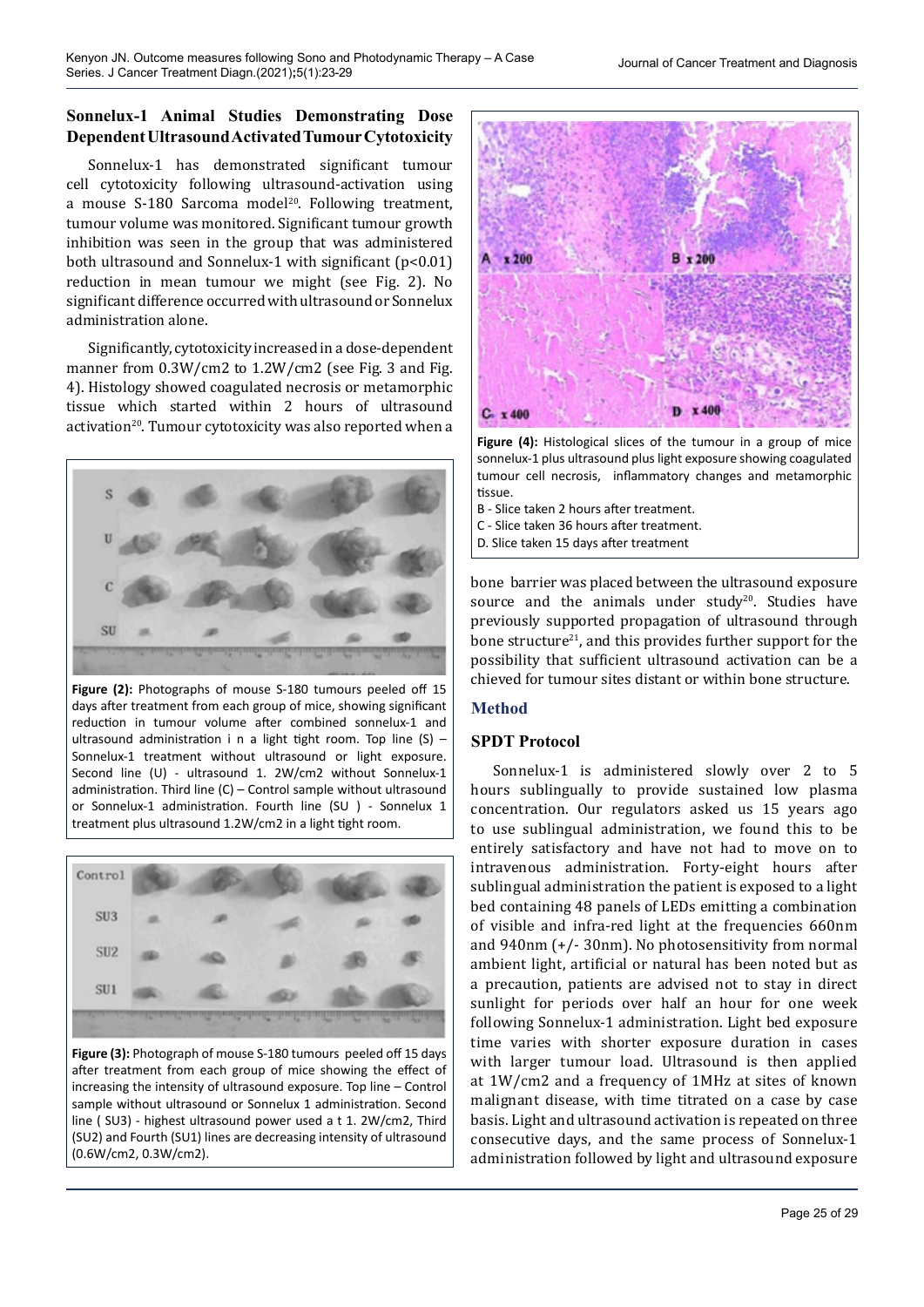is repeated after one week to complete a treatment cycle. Ozone Autohaemotherapy is administered immediately before light bed exposure, aiming to increase P02 at the tumour site. Clinically, this has been observed to significantly increase the tumour cytotoxic effect of SPDT. A course of oral Dexamethasone is administered to patients dependent on tumour type, background physical status and total tumour volume. Alongside SPDT protocol, patients underwent supportive nutritional supplementation determined on a case by case basis.

# **Data Collection**

Details were collated of 17 consecutive patients who received SPDT including hospital diagnosis. All of the patients except one had a Circulating Tumour Cell Test before SPDT and one after. Results have been tabulated for comparison. (Table 1)

Every patient signed an Informed Consent allowing us to use their dated in an anonymous way as we are doing in this publication.

|                | <b>DOB</b> | Type                                                | Diagnosed    | <b>Clinical Outcomes</b>                                                                                                                                                                                                                                                                                                                                                        | <b>RGCC<sup>b</sup></b> Results                                                                                                                                                                                                                                                                    |
|----------------|------------|-----------------------------------------------------|--------------|---------------------------------------------------------------------------------------------------------------------------------------------------------------------------------------------------------------------------------------------------------------------------------------------------------------------------------------------------------------------------------|----------------------------------------------------------------------------------------------------------------------------------------------------------------------------------------------------------------------------------------------------------------------------------------------------|
| $\mathbf{1}$   | 05/04/1952 | Abdominal<br>Carcinosarcoma                         | January 2016 | Debulking, followed by Colostomy.<br>Patient refused Chemotherapy. We<br>carried out SPDT <sup>ª</sup> in March 2016.<br>Expected survival at the time I saw her This patient chose not to have a<br>on 24 February 2016 - her expected Circulating Tumour Cell Test<br>survival was one year $-$ at the time of<br>writing she is alive and well with no<br>detectable tumour. |                                                                                                                                                                                                                                                                                                    |
| $\overline{2}$ | 24/10/1951 | Pancreatic Cancer                                   |              | We first saw him on 21 <sup>st</sup> July 2019 with<br>Pancreatic Cancer. He had SPDT in $13/08/2019 - 3.4$ cells per 7.5ml<br>September 2019. The second course 18/03/2020 - 3.2 cells per 7.5ml<br>in May 2020. Expected survival - $1 22/09/2020 - 3$ cells per 7.5ml<br>year. He is currently alive and well.                                                               |                                                                                                                                                                                                                                                                                                    |
| 3              | 25/11/1958 | Metastatic Colorectal                               |              | We saw him 16 July 2018 $-$ expected<br>survival one year. We carried out SPDT<br>in August 2018.<br>The patient died in December 2020.                                                                                                                                                                                                                                         | Circulating tumour cells before<br>SPDT taken on 30/07/2018 - 7.1<br>cells per 7.5ml.<br>Post SPDT on 05/10/2018 - the<br>circulating tumour cells were 6.4<br>cells per 7.5ml.<br>09/05/2019 - 3 cells per 7.5ml.<br>25/07/2019 - 2.1 cells per 7.5ml.<br>19/11/2019 were 2.2 cells per<br>7.5ml. |
| 4              | 05/08/1972 | <b>Head and Neck</b><br>Squamous Cell<br>Carcinoma. |              | We saw the patient on 23/01/2019. carried out pre<br>He refused all standard treatments, 07/02/2019 was 5.6 cells per<br>expected survival was one year. He is 7.5ml.<br>still alive.                                                                                                                                                                                           | Circulating tumour cell<br>test<br>SPDT<br>on<br>He had SPDT and the circulating<br>tumour cells on 21/05/2019 were<br>5.1 cells per 7.5ml.                                                                                                                                                        |
| 5              | 20/05/1951 | Metastatic Colorectal<br>Cancer.                    |              | We saw him in November 2017 with Circulating tumour cell<br>metastatic colorectal cancer.<br>He is alive and well with no evidence cells per 7.5ml.<br>of disease. Expected survival was one He had SPDT and the circulating<br>vear.                                                                                                                                           | test<br>carried out on 09/05/2019 was 3<br>tumour cell test on 23/10/2019<br>was 2.2 cells per 7.5ml.                                                                                                                                                                                              |
| 6              | 19/12/1954 | <b>Metastatic Breast</b><br>Cancer                  |              | We first saw her on 19/05/2014 with Her circulating tumour cells prior<br>metastatic breast cancer. Expected to SPDT were 10.6 cells per 7.5ml.<br>survival was one year.<br>She had SPDT in July 2014.<br>She had another round of SPDT in cells before the SPDT were 5 cells<br>2016.<br>Currently she has stable disease.                                                    | Post SPDT they were 7.3 cells per<br>7.5ml.<br>She had another round of SPDT in<br>2016 and her circulating tumour<br>per 7.5ml.<br>Post SPDT her circulating tumour<br>cells were 2.5 cells per 7.5ml.                                                                                            |

#### Table 1: Details of patients in the study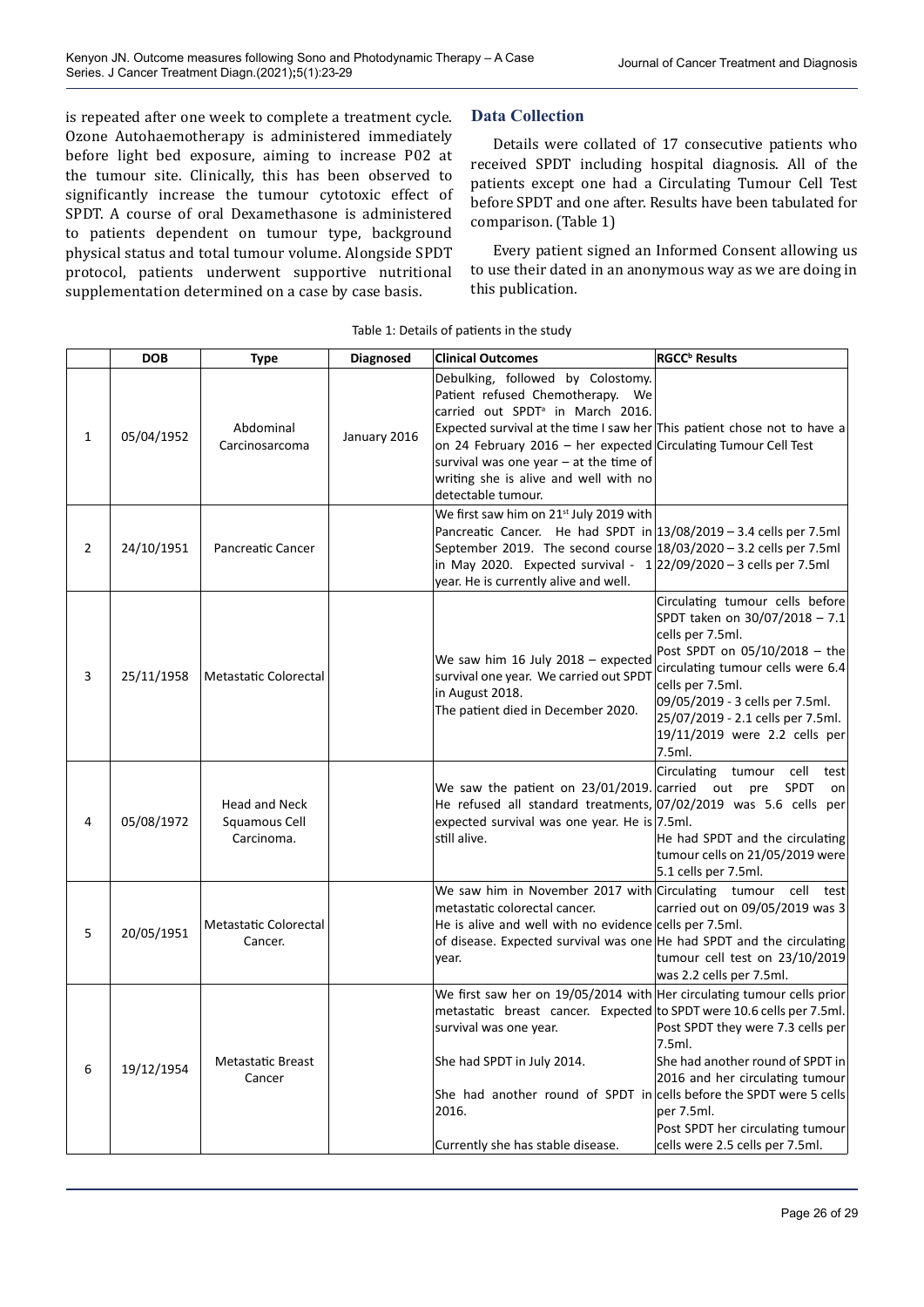| $\overline{7}$ | 23/03/1950 | Merkel Cell Cancer on<br>the Right Cheek              |      | She had SPDT in 2019. Expected<br>survival not known.                                                                                                                                                                                                         | She had SPDT in 2019 and her<br>circulating tumour cells pre SPDT<br>were 3.4 cell per 7.5ml.<br>Post SPDT the circulating tumour<br>cells were 2.6cells per 7.5ml.                                                                                                                   |
|----------------|------------|-------------------------------------------------------|------|---------------------------------------------------------------------------------------------------------------------------------------------------------------------------------------------------------------------------------------------------------------|---------------------------------------------------------------------------------------------------------------------------------------------------------------------------------------------------------------------------------------------------------------------------------------|
| 8              | 18/04/1948 | Gleason 8 Prostate<br>Cancer                          |      | His first round of SPDT was in 2017.<br>He had another round of<br>SPDT in March 2020.                                                                                                                                                                        | His circulating tumour cells were 4.4<br>cells prior to the SPDT in 2017. Post<br>SPDT they were 2.4.<br>Level was 4.4 in February 2020. Post<br>SPDT the circulating tumour cells<br>were down to 3.3 cells per 7.5ml.                                                               |
| 9              | 18/11/1945 | Gleason 9 Prostate<br>Cancer                          |      | We saw this patient with Gleason<br>8 Prostate Cancer.<br>He refused all<br>standard treatment. We treated him<br>with SPDT in 2017.<br>Expected survival not known.<br>Currently he has stable disease.                                                      | His circulating tumour cells prior<br>to SPDT were 4.7 cells per 7.5ml.<br>Post SPDT the numbers had come<br>down to 2.4 cells per 7.5ml.<br>Then he had another course of<br>SPDT following that course of<br>SPDT the circulating tumour cells<br>came down to 3.2 cells per 7.5ml. |
| 10.            | 19/06/1956 | <b>Breast Cancer</b>                                  |      | She had had standard treatments. We Her circulating tumour cells<br>carried out SPDT in 2019. Expected before SPDT were 3.5 cells per<br>survival not known.<br>She is currently<br>complaints.                                                               | 7.5ml.<br>well with no Post SPDT they were 2.5 cells per<br>7.5ml.                                                                                                                                                                                                                    |
| 11             | 22/02/1965 | Metastatic<br><b>Endometrial Clear</b><br>Cell Cancer |      | We saw this patient with a Metastatic<br>Endometrial Clear Cell Cancer which<br>was chemoresistant. Expected survival<br>was one year.<br>We carried out SPDT in 2020 when<br>we first saw her, her disease was<br>progressive.<br>She remains alive.         | Her circulating tumour cells<br>before SPDT were 6.1 cells per<br>7.5ml.<br>Post SPDT the circulating tumour<br>cells were 5.9 cells per 7.5ml.                                                                                                                                       |
| 12             | 22/12/1936 | <b>Metastatic Colorectal</b><br>Cancer                |      | We saw him in July 2020.<br>He has<br>Metastatic Colorectal Cancer. He had<br>a hemicolectomy and was offered<br>chemotherapy which he turned down.<br>We carried out SPDT in September.<br>Expected survival was one year.<br>He remains clinically well.    | His circulating tumour cells pre<br>SPDT were 6 cells per 7.5ml.<br>Post SPDT his circulating tumour<br>cells were 3.1 cells per 7.5ml.                                                                                                                                               |
| 13             | 22/03/1970 | Clear Cell<br>Endometrial<br>Carcinoma                | 2016 | This patient had a chemoresistant Clear<br>Cell Endometrial Carcinoma.<br>We carried out SPDT on her in 2016. She<br>also has a diagnosis of Lynch Syndrome.<br>Expected survival was two years.<br>She is currently clear of any scan<br>evidence of cancer. | Her circulating tumour cells pre<br>SPDT were 7.4cells per 7.5ml.<br>Post SPDT they had gone down to<br>4.1 cells per 7.5ml.                                                                                                                                                          |
| 14             | 29/05/1964 | <b>GIST Tumour</b>                                    |      | This patient presented to us with His pre SPDT circulating tumour<br>a GIST Tumour in March 2019. He cell test showed 6.2 cells per<br>turned down chemotherapy.<br>This patient has been lost to follow up. Following SPDT this went down                    | 7.5ml.<br>to 5.8 cells per 7.5ml.                                                                                                                                                                                                                                                     |
| 15.            | 23/06/1967 | <b>Breast Cancer</b>                                  |      | This<br>Expected survival unknown. This cell test was 3.5 cells per 7.5ml.<br>patient is alive and well at the time of Following SPDT her number of<br>writing.                                                                                               | patient has Breast Cancer. Her pre SPDT circulating tumour<br>circulating tumour cells was 2.6<br>cells per 7.5ml.                                                                                                                                                                    |
| 16.            | 07/02/1954 | <b>Metastatic Breast</b><br>Cancer                    |      | This<br>turned<br>down<br>patient<br>chemotherapy and radiotherapy, we<br>carried out SPDT.<br>This patient has been lost to follow up.                                                                                                                       | Her circulating tumour cell test<br>before SPDT were 8.1 cells per<br>7.5ml.<br>Post SPDT they went down to 5.6<br>cells per 7.5ml.                                                                                                                                                   |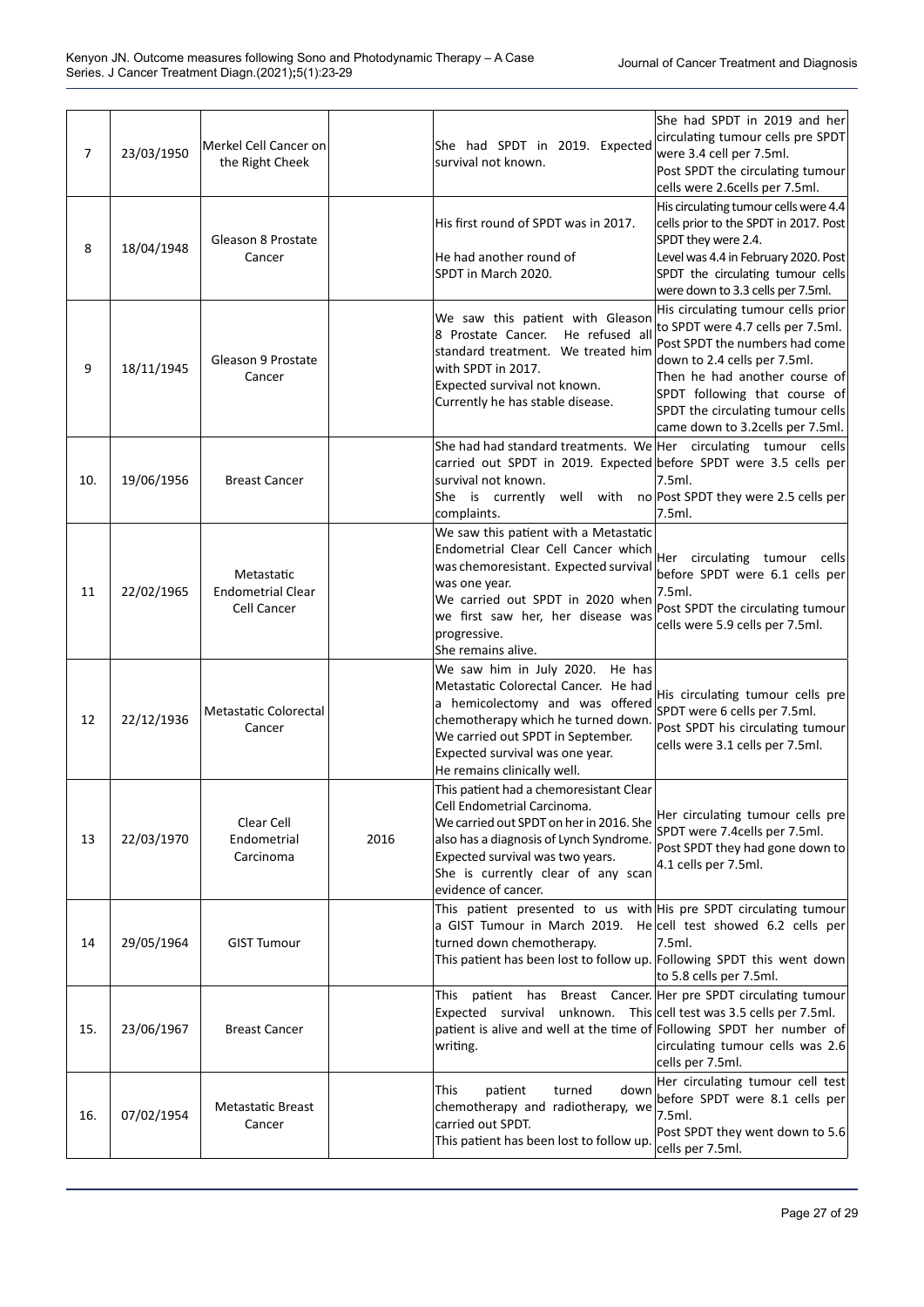| 17. | 17/06/1944 | Metastatic Colorectal<br>Cancer | 2019 | Standard treatments were carried out.<br>Expected survival one year.<br>We carried out SPDT on him in 2019 Cells were 3.5 cells per 7.5ml.<br>following his Hemicolectomy.<br>He remains alive and well. | Pre SPDT his Circulating Tumour<br>Post SPDT the Circulating Tumour<br>Cells were 2.5 cells per 7.5ml. |
|-----|------------|---------------------------------|------|----------------------------------------------------------------------------------------------------------------------------------------------------------------------------------------------------------|--------------------------------------------------------------------------------------------------------|
|-----|------------|---------------------------------|------|----------------------------------------------------------------------------------------------------------------------------------------------------------------------------------------------------------|--------------------------------------------------------------------------------------------------------|

a SPDT – Sono and Photodynamic Therapy

b R.G.C.C. International GmbH, Zug, Switzerland Source: The Dove Clinic, Twyford, Winchester, Hants. SO21 1RG

### **Results**

All patient data is anonymously displayed in Table 1. Patient data has only been presented when a predicted median survival was known. Of those patients still alive, only those who have exceeded the predicted survival data are relevant, many patients however, are alive at the time of writing, therefore the survival benefit is unknown at the time of writing. All cases showed a reduction in Circulating Tumour Cells following SPDT except for Case 1, who refused the test.

PDT will destroy tumour down to 2cm, SDT will deal with deep-seated tumour. Therefore, combining the two deals with the tumour load and the distribution of the tumour in our patients. In the past we have tried using Light Bed treatment alone, this has some clinical benefit but this is maximised by adding in SDT.

### **Discussion**

SPDT using Sonnelux has shown significant promise over a fifteen-year period as a safe and well tolerated noninvasive treatment, even in advanced metastatic cancer. Extension and median survival times are here reported, with patients of various cancer diagnosis.

Second and subsequent courses of Sono and Photodynamic Therapy may have further benefit in reducing tumour mass and inhibiting tumour cell growth without the total dose limitations of radiotherapy. There is a trend in the cases reported here, that further treatment reduced significantly on previous circulating tumour cell numbers.

It is suggested that unlike immunologically silent genotoxic damage produced by radiotherapy and chemotherapy, photooxidative cytotoxic lesions generated by Sono and Photodynamic Therapy are extra nuclear and result in a rapid cell death as it alerts the host's innate immune system<sup>22.</sup> Neutrophil mobilisation and innate immune cell activation are responsible for the development of tumour antigen-specific adaptive immune cascades that contribute to the eradication of Sono and Photodynamic Therapy treated cancers. This is further supported by in vitro studies which establish the tumour cells treated by PDT can be used for generating potent vaccines against cancers of the same origin $23$ .

Tumour hypoxia has been found to a characteristic

feature in many solid tumours<sup>24</sup>. It has been demonstrated the tumour hypoxia, either pre-existing or as a result of oxygen depletion during photodynamic therapy can significantly reduce the effectiveness of PDT-induced cell killing.

This study reports that when Sono and Photodynamic Therapy is combined with hyperoxygenation the hypoxic condition could be improved and the cell killing rate at various time points after Sono and Photodynamic Therapy could be significantly enhanced<sup>25</sup>.

Previously, it has been shown in arteriopathic patients that Ozone Autohaemotherapy has a therapeutic potential by increasing oxygen delivery in hypoxic tissue $^{26}$ .

Clinically, it appears that greater tumour response is Sono and Photodynamic Therapy following Ozone Autohaemotherapy. This would seem to relate to an increase on singlet oxygen levels in the tumour microenvironment.

### **Conclusion**

The limitations of this study are that it is observational, and therefore this supports the suggestion for further studies using this particular approach. Sono and Photodynamic Therapy warrants further investigations, a non-invasive, well tolerated, clinically effective targeted cancer treatment capable of tumour cell necrosis and both superficial in deep malignant sites. All of the patients reported here showed a drop pre and post treatment with SPDT of their circulating tumour cells. This is indeed a remarkable finding.

### **Conflicts of Interest**

There are no conflicts of interest.

### **References**

- 1. Kenyon J N, Fuller RJ, Lewis TJ. Activated Cancer Therapy Using Light and Ultrasound - A Case Series of Sonodynamic Photodynamic Therapy in 115 Patients over a 4 Year Period Current Drug Therapy, 2009, 4, 179-193
- 2. Kenyon J N, Fuller RJ. Outcome Measures Following Sonodynamic Photodynamic Therapy-A Case Series Current Drug Therapy, February 6(1) 2011.
- 3. Papasotiriou I, Chatziioannou M, Pessiou K et al. Detection of circulating tumor cells in patients with breast, prostate, pancreatic, colon and melanoma cancer: A blinded comparative study using healthy donors. J Cancer Ther 6: 543-553, 2015.
- 4. Sonodynamic and Photodynamic Therapy in Advanced Breast